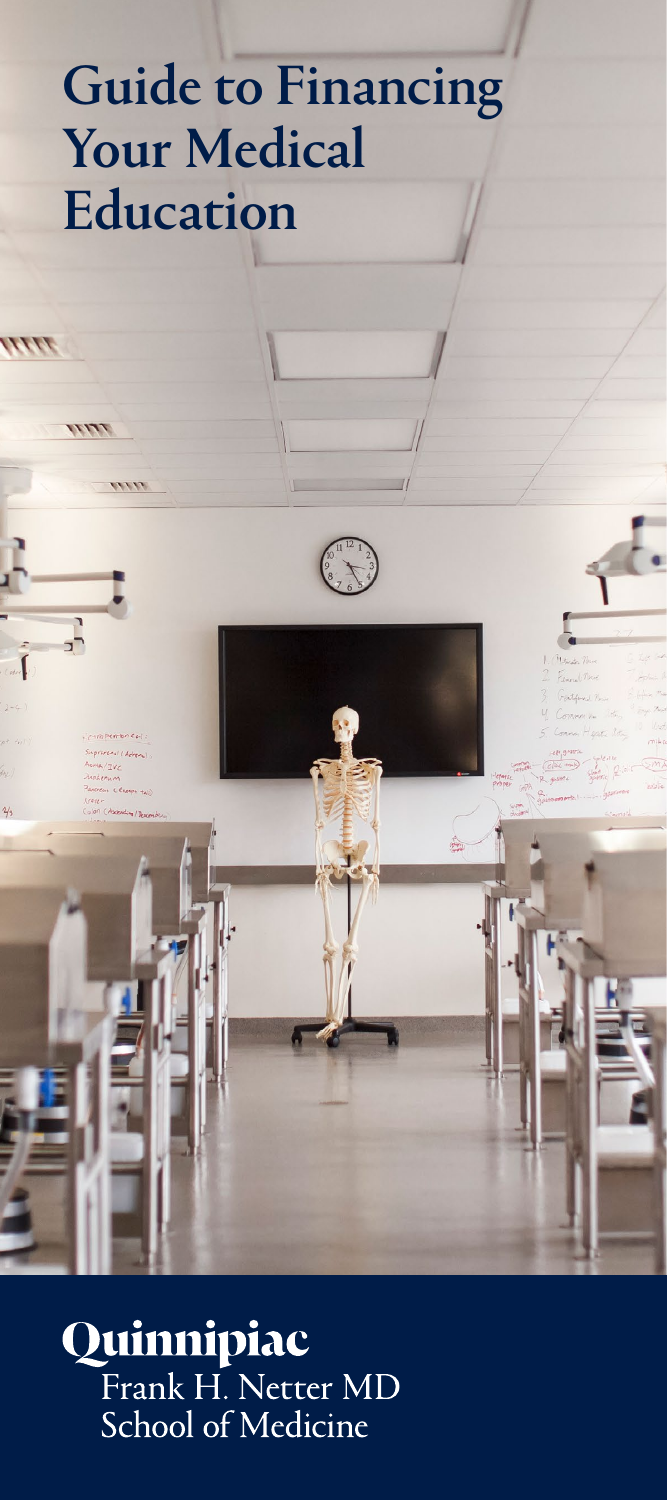<span id="page-1-0"></span>Dear Student,

At the Frank H. Netter MD School of Medicine at Quinnipiac University, we recognize that financing a medical education is a significant undertaking. Therefore, we have provided this guide to help you understand your financial aid eligibility and financing options. We recommend that this document be kept as a reference throughout medical school.

Please be sure to read all the information you receive from our office and check your Quinnipiac email often, as most university offices will communicate with you via this method. You must reapply for financial aid each year if you need assistance to pay for medical school. We recommend filing your Free Application for Federal Student Aid (FAFSA) by March 1 to ensure timely processing of your financial aid. Our Federal School Code is 001402.

We encourage you to call, email, Zoom, write or visit our office to address any questions or concerns you may have regarding your financial aid. We will do our best to ensure that your questions are answered and that you have a clear understanding of how the financial aid process works. We look forward to working with you to help you realize your educational goals.

Sincerely,

Sylvie Hangen, MBA '19 Director of Financial Aid

Quinnipiac University Frank H. Netter MD School of Medicine Office of Financial Aid MNH-211 275 Mount Carmel Avenue Hamden, CT 06518-1908 T 203-582-5100 or 855-582-5100 F 203-582-4511 finaidmedicine@qu.edu

Office location: 370 Bassett Road North Haven, CT 06473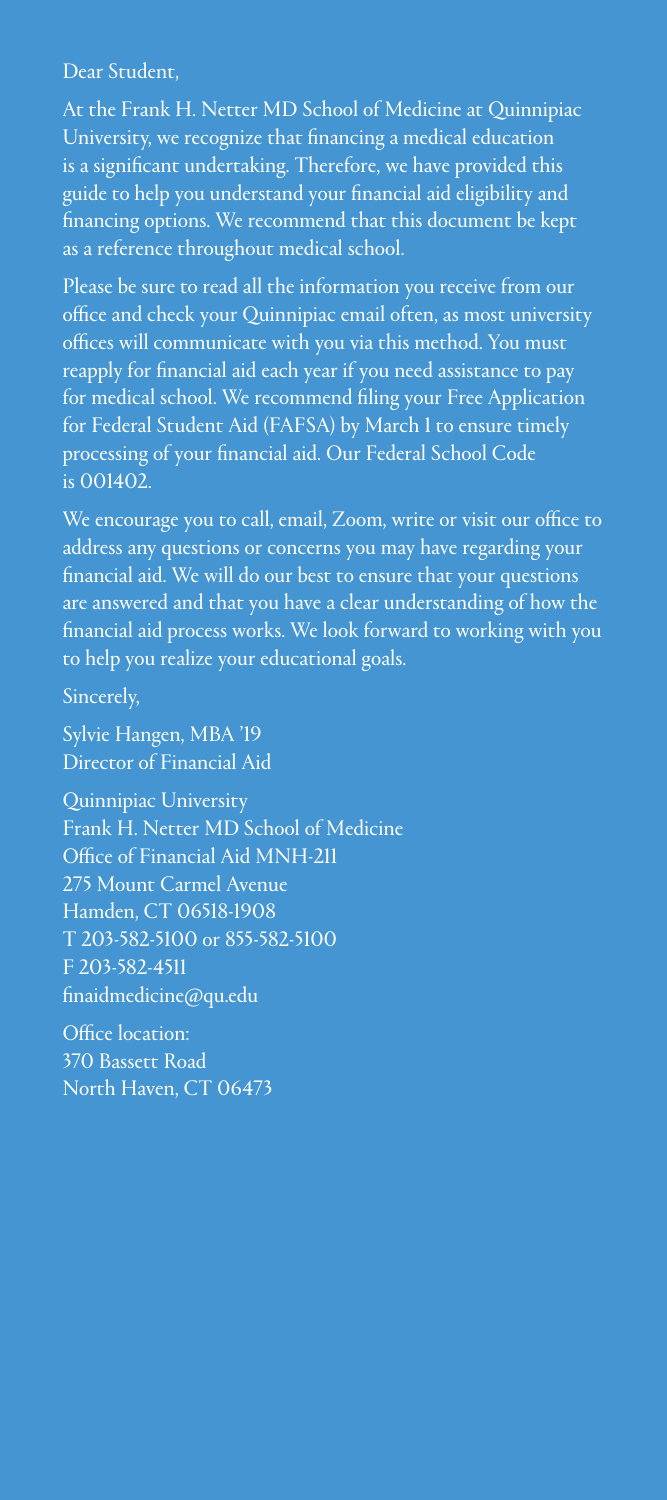### **Contents**

- [Guide to Financing Your Medical Education](#page-1-0)
- [Your Electronic Financial Aid Offer Letter](#page-3-0)
- [Estimated Cost of Attendance](#page-4-0)
- [Family Resources](#page-5-0)
- [Institutional Scholarships and Grants](#page-5-0)
- [Outside Scholarships](#page-6-0)
- [Federal Financial Aid](#page-6-0)
- [Annual Unsubsidized Loan Limits](#page-7-0)
- [Private Loan Funding](#page-8-0)
- [Verification](#page-8-0)
- [10 Helping You Manage the Cost of Your Medical](#page-9-0)  [School Education](#page-9-0)
- [10 Standards for Satisfactory Academic Progress for](#page-9-0)  [Financial Aid Recipients and Applicants](#page-9-0)
- [Receiving Your Aid: The Role of One Stop](#page-11-0)
- [12 Quinnipiac University](#page-11-0)  [School of Medicine Refund Policy](#page-11-0)
- [Return of Title IV Funds](#page-13-0)
- [Frequently Asked Questions](#page-14-0)
- [Contact Information](#page-16-0)
- [Websites](#page-16-0)
- [Financial Aid Checklist](#page-18-0)
- [Family Educational Rights & Privacy Act \(FERPA\)](#page-18-0)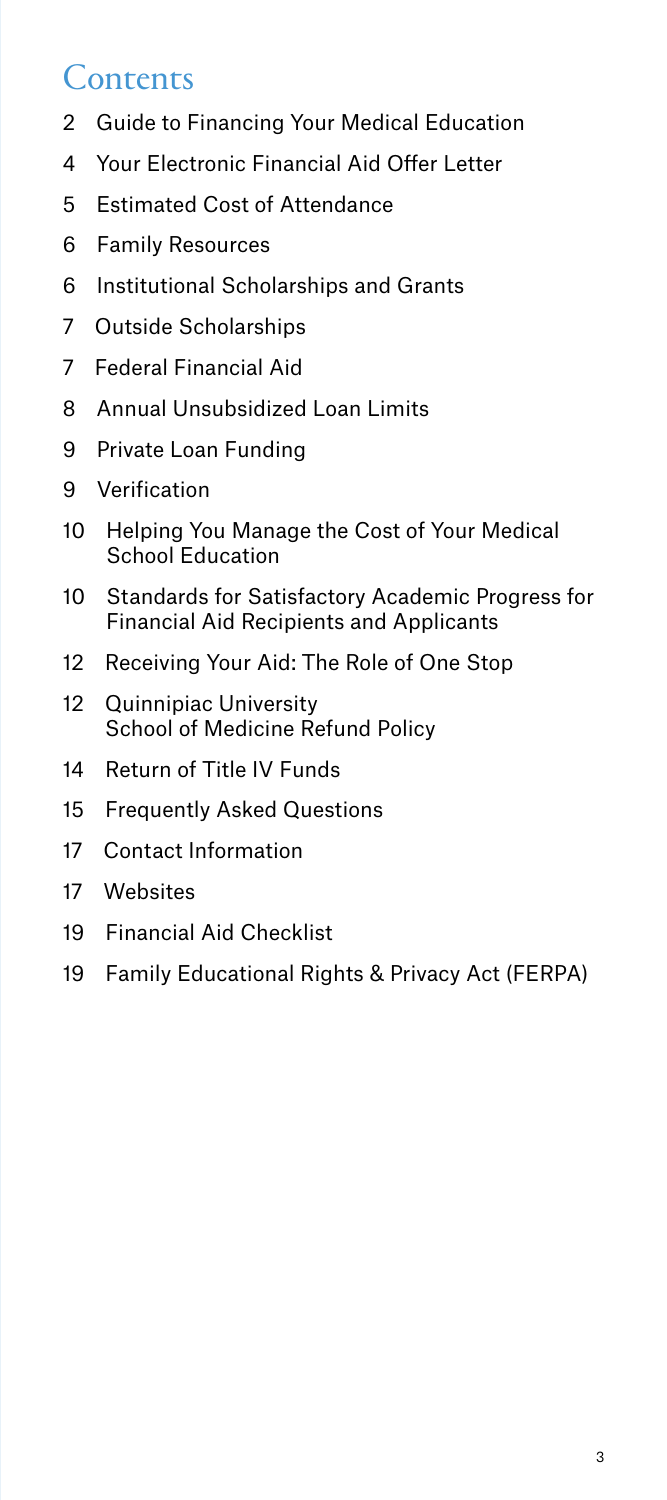# <span id="page-3-0"></span>Your Electronic Financial Aid Offer Letter

Your financial aid offer letter contains information regarding your cost of attendance, the types of aid for which you are eligible, and the amount offered with a breakdown of the amounts by semester—Semester 1 and Semester 2. The amounts offered are contingent upon your actual enrollment, continuing attendance, satisfactory academic progress (please see page 10 of this guide) and verification of information on the FAFSA.

### Official Financial Aid Offer Letters

The Office of Financial Aid provides financial aid offer letters electronically via your Quinnipiac email account. Please note that offer letters are provided to admitted students who have submitted all of the necessary documents to process their financial aid application. Students will receive a notice via email with instructions on how to access their electronic offer letter.

After you receive your offer letter, you need to either accept, decline or reduce your offer where applicable, and submit your response within 15 days of receipt. If you are a first-time borrower, you also will be asked to complete loan entrance counseling, as well as the annual student loan acknowledgment, and sign a Direct Loan Master Promissory Note (MPN).

### Revised Offer Letters

Revisions to an offer letter may be necessary due to a change in circumstances, such as the receipt of an outside scholarship, verification updates or changes in a budget item, such as housing plans. Any change to your offer letter will be reflected in a revised financial aid offer letter. Revisions are sent throughout the year, as necessary, and must be submitted within 15 days of receipt. Be aware that only aid you have accepted on your offer letter will be credited to your student account.

It is your responsibility to immediately notify the School of Medicine Office of Financial Aid in writing if you receive additional funding from an outside source or change your enrollment or housing status.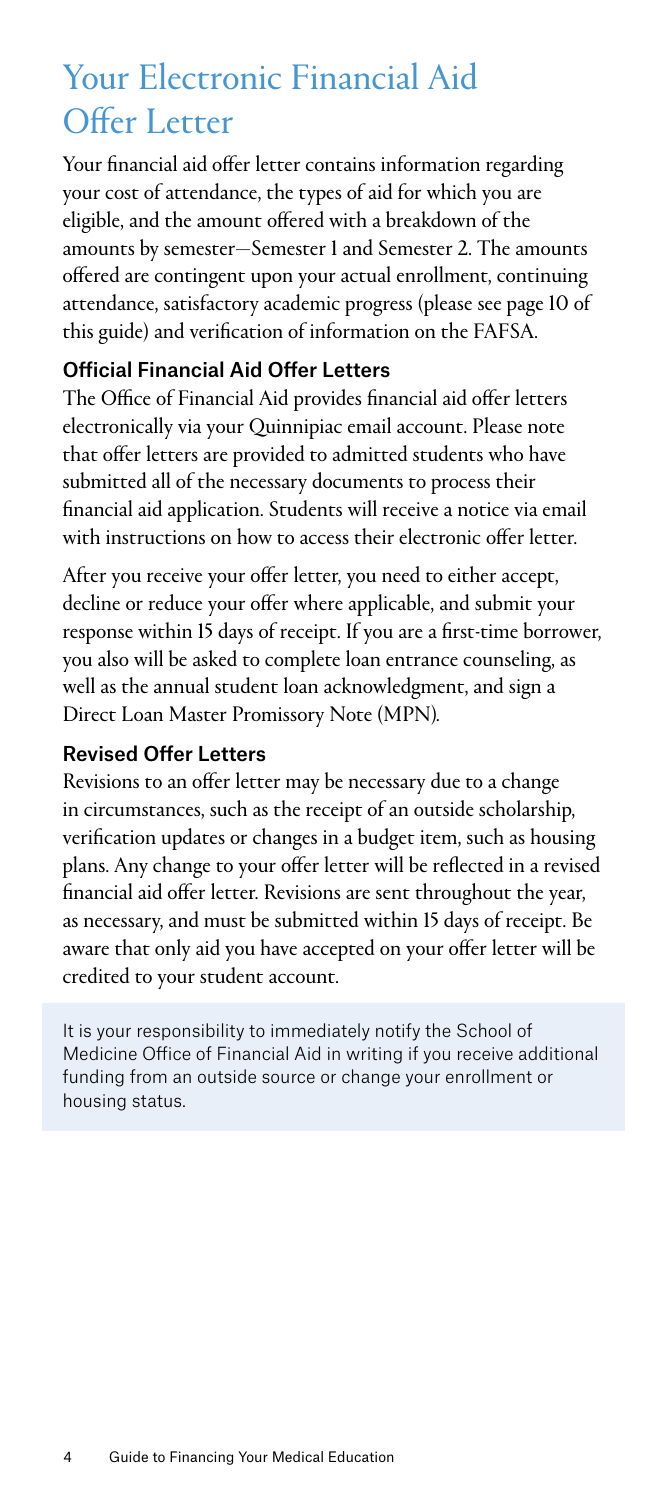# <span id="page-4-0"></span>Estimated Cost of Attendance

Your financial aid offer letter lists your cost of attendance based on the information you provided on your FAFSA regarding housing plans. There are two categories in your total cost of attendance budget: direct and indirect costs.

- 1. Direct costs are paid directly to the university and are included in your online billing statement from the Quinnipiac University One Stop. These include such items as tuition, student fees and health insurance.
- 2. Indirect costs are expenses that you incur throughout the academic year that are not billed through the university, such as a computer, supplies, transportation expenses and living expenses. All of these estimates are for educational expenses and are used to calculate financial aid eligibility.

Visit the website at [qu.edu/med/costs](http://qu.edu/med/costs) for additional information on costs.

Financial aid budgets do not allow for noneducational costs and are based on expenses for the student only. We realize that personal lifestyle, as well as the cost of supplies and living expenses, will vary from student to student. To remain fair and equitable to all financial aid recipients, the School of Medicine Office of Financial Aid uses a standard budget for items such as a computer and supplies and for living expenses for either off-campus room and board or living at home. We do not adjust these standard budgets based on actual amounts spent on transportation, computer and supplies or living expenses. The off-campus budget reflects the expectation that you will have at least one roommate. Living expense figures are reviewed and updated annually and are based on estimates provided by the Bureau of Labor Statistics and Consumer Price Index.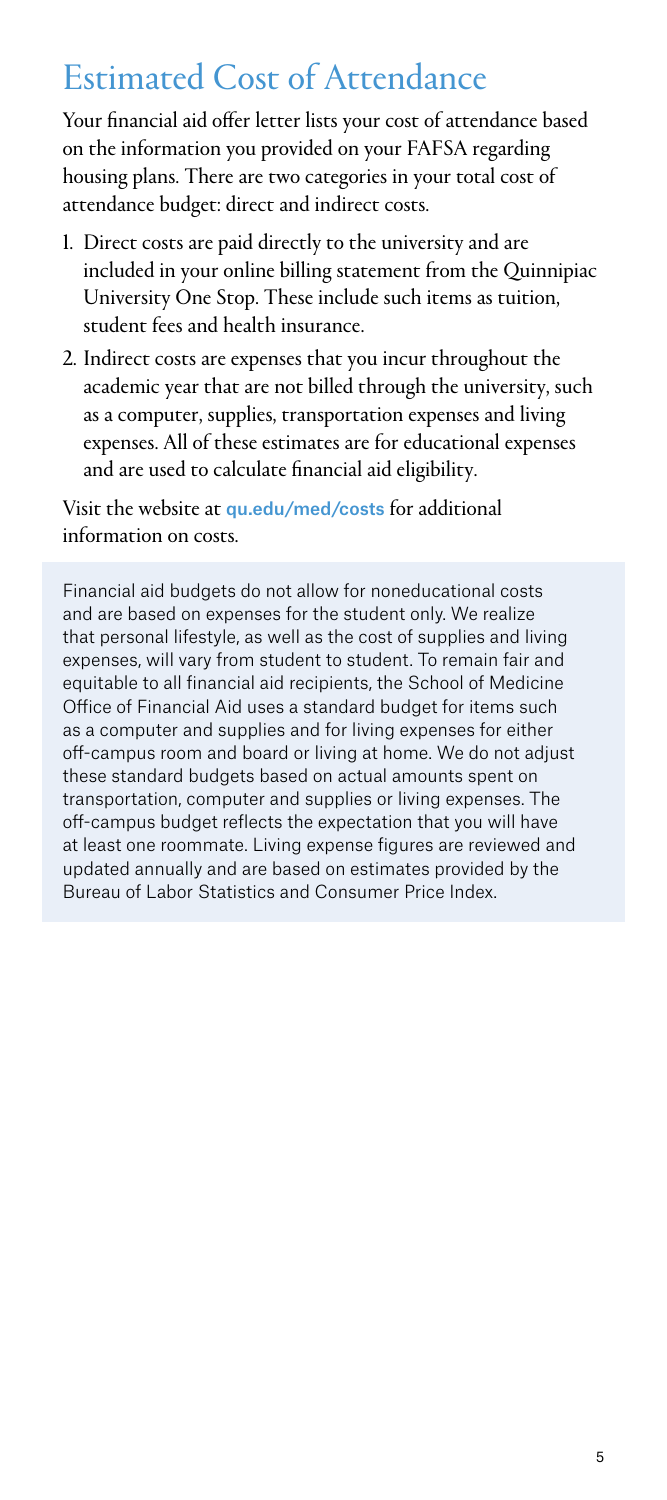# <span id="page-5-0"></span>Family Resources

Need-based financial aid is based upon the cost of attendance at the Frank H. Netter MD School of Medicine at Quinnipiac University and a family's calculated contribution to educational costs. Families are expected to make a maximum effort to meet educational expenses.

### How Financial Need Is Determined

The School of Medicine determines your need for financial assistance using the following formula:

### Cost of attendance (COA) minus expected family contribution (EFC) = need

It is important to note that in medical school, students may not have their need fully met. Therefore, you may need to borrow additional funds through a Federal Graduate PLUS Loan, alternative private loan or apply for the university's payment plan to help finance any remaining balance.

### Expected Family Contribution

The Expected Family Contribution is derived from the data provided each year on your FAFSA, including income, assets, family size and number of people in college. It does not allow for consumer-type choices, credit card debt, mortgage expenses, etc. Your EFC is considered a measurement in helping us determine your level of financial need.

# Institutional Scholarships and Grants

The university offers academic, need-based and merit scholarships up to full tuition with special consideration given to individuals from disadvantaged backgrounds and students interested in primary care. All accepted students who have completed their FAFSA will be considered for academic, merit and need-based grant aid.

Please visit the website at [qu.edu/med/scholarships](http://qu.edu/med/scholarships) for additional information.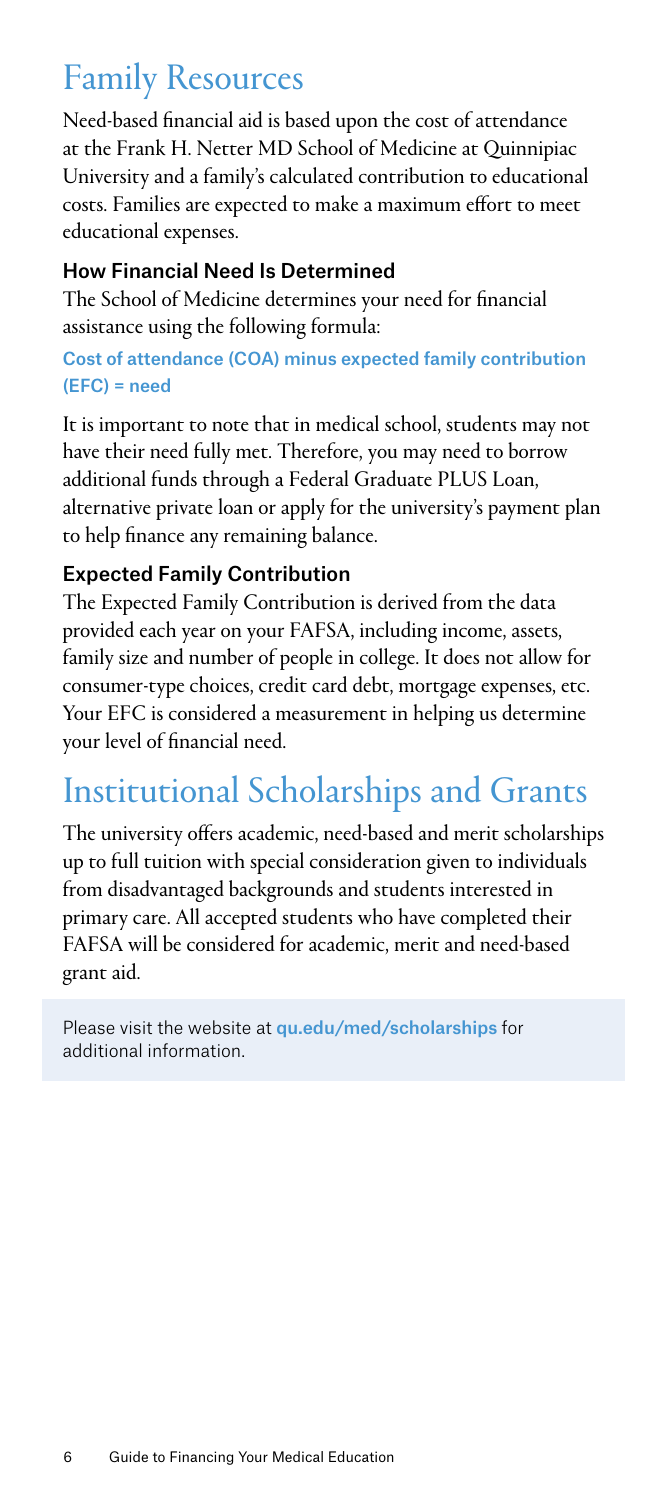# <span id="page-6-0"></span>Outside Scholarships

Scholarships and grants can be offered to outstanding students by organizations other than the School of Medicine. Corporations; foundations; employers; state, national and professional associations; civic organizations and clubs have their own application and selection criteria for offering private funds. The School of Medicine encourages all students to research and apply for outside scholarships for which they may be eligible. To assist you, we will list any available scholarships on the financial aid website as we are notified of them. We also recommend the free scholarship web resources listed on page 17–18 of this guide. Students are responsible for all application, renewal and disbursement paperwork.

Federal regulations require that the Financial Aid Office coordinate all sources of funding to ensure that you are not receiving any aid for which you may not be eligible or that exceeds your cost of attendance. For this reason, you are required to notify the Financial Aid Office of any outside resource you will be receiving that is not already listed on your electronic financial aid offer letter.

# Federal Financial Aid

The U.S. government provides loans for medical students. To be eligible, the student must be a U.S. citizen, permanent resident or eligible non-citizen. The funds described in the following section are available from the federal government. Visit [qu.edu/med/loans](http://qu.edu/med/loans) for more information.

The Federal Direct Unsubsidized Loan is available for medical students who are matriculated in a degree-granting program and enrolled at least half time each semester. The borrower is responsible for all interest that accrues and can choose to either pay the interest while in school or add any deferred interest to the principal balance of the loan ("capitalization"). When interest is capitalized, the principal balance is increased by the amount of unpaid interest.

The interest rate is set each year on July 1 based on a formula using the Treasury note and an additional percentage (July 1 rate of 10-year Treasury note  $+3.6\%$  = rate for the new academic year, with a capped rate of 9.5%). Visit our website at [qu.edu/med/loans](http://qu.edu/med/loans) for current interest rates and origination fees on federal loans. Federal Direct Loans are subject to fees, which are deducted from loan proceeds prior to the disbursement of funds. Borrowers are responsible for repayment of all such fees. Students receive a six-month grace period after they graduate, drop below half-time status or withdraw.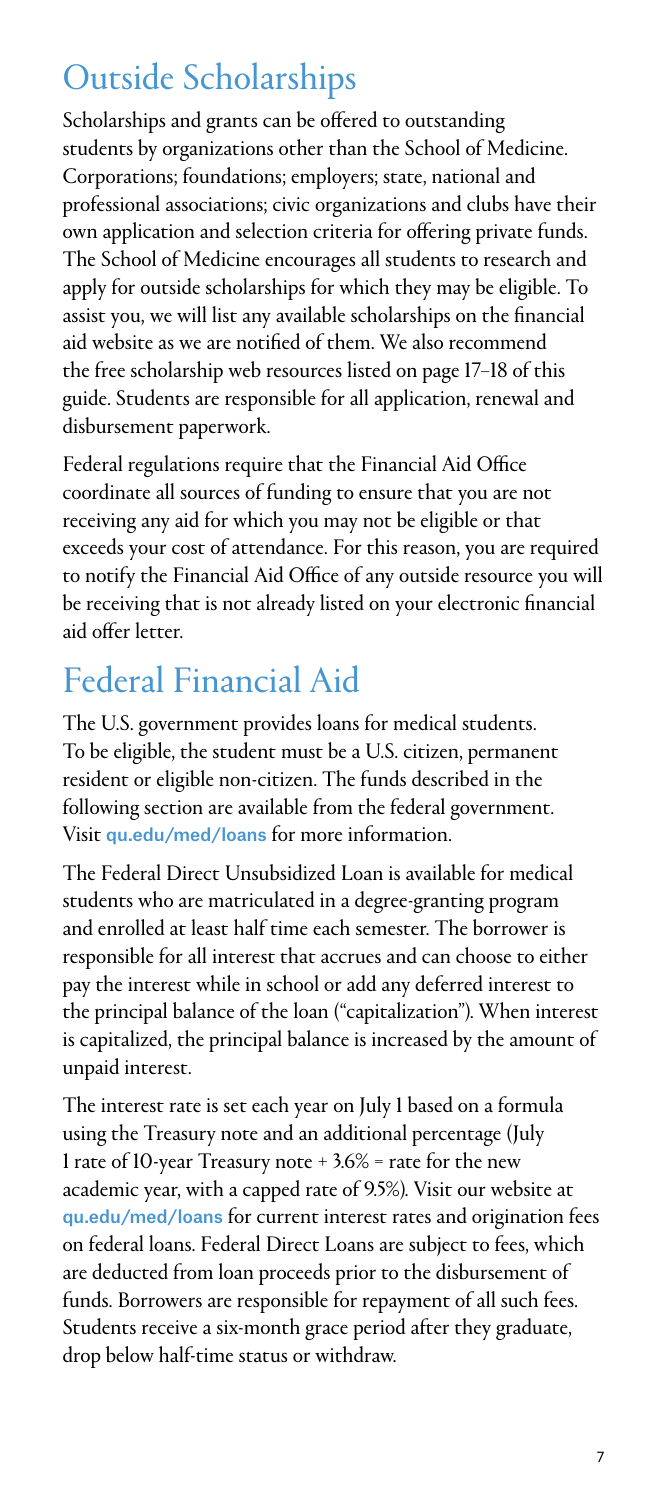<span id="page-7-0"></span>The Federal Direct Graduate PLUS Loan is available for medical students who are matriculated in a degree-granting program, are enrolled at least half time each semester, have completed a FAFSA, applied for their annual Federal Direct Unsubsidized Loan maximum and meet the credit criteria. The maximum loan limit is the cost of attendance minus other aid received. The interest rate is fixed each year. Visit the website at [qu.edu/med/loans](http://qu.edu/med/loans) for current interest rates and origination fees on federal loans. Loan fees are deducted from loan proceeds prior to the disbursement of funds, and borrowers are responsible for repayment of all such fees. Repayment on Federal Direct Graduate PLUS Loans begins after the second disbursement; however, students enrolled at least half time may request deferment. Students may elect to receive a six-month grace period after they graduate, drop below half-time status or withdraw. Visit the website at [qu.edu/med/loans](http://qu.edu/med/loans) for more information.

Students in default on prior student loans are not eligible to receive additional federal loans or other financial aid from the School of Medicine. Arrangements must be made with the lender to resolve any defaulted loans before eligibility can be restored.

### Annual Unsubsidized Loan Limits

#### Graduate/Professional Medical Students

- Unsubsidized Total: \$40,500–47,167
- Aggregate Limit: \$224,000

#### *Amounts vary based on length of academic year.*

If you are offered a Federal Direct Unsubsidized Loan, you need to accept, decline or reduce these funds on your electronic financial aid offer letter. The loan process is initiated by your acceptance of the Federal Direct Unsubsidized Loan on your electronic offer letter. First-time borrowers must complete entrance counseling, the annual student loan acknowledgment and the electronic Master Promissory Note (MPN) before funds can be credited to your student account. Visit [studentaid.gov](http://studentaid.gov) to access the link to complete all requirements. You will receive a notice of disclosure once the loan is processed indicating the scheduled disbursement dates. Loan proceeds are disbursed in two installments through electronic funds transfer at the beginning of each semester.

All School of Medicine students borrowing Federal Direct Unsubsidized and Graduate PLUS Loans for the first time also are required to complete mandatory loan entrance counseling and a Graduate PLUS Loan Master Promissory Note (MPN). The counseling must be completed prior to the university receiving loan funds. Go to [studentaid.gov](http://studentaid.gov) to complete all requirements online.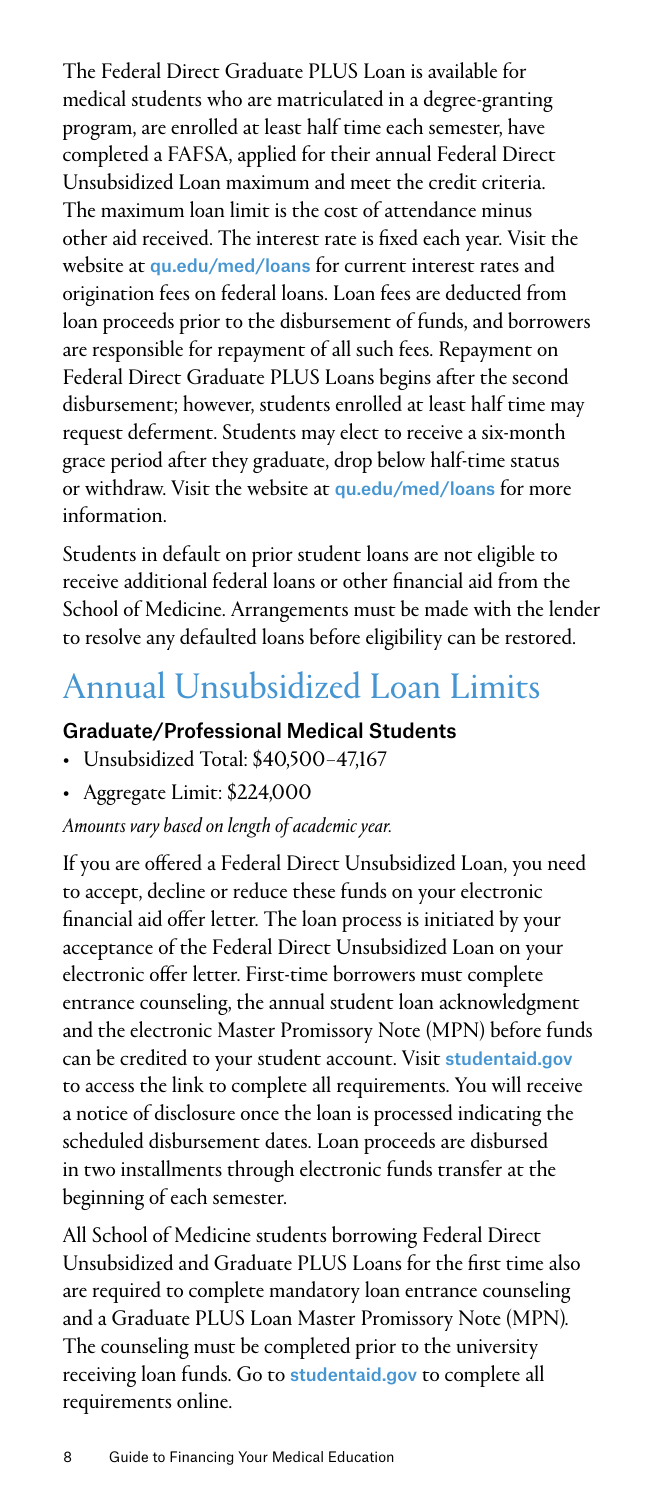# <span id="page-8-0"></span>Private Loan Funding

In addition to the Federal Direct Loan programs, private educational loans are available for medical students. Borrower eligibility, co-signer requirements, interest rates, maximum loan levels and repayment options vary according to the program. Visit [qu.edu/med/loans](http://qu.edu/med/loans) for information. You may consult directly with each lender for specific terms and eligibility.

# Verification

Medical students are subject to a process called verification. During the verification process, information provided on your FAFSA is matched with the information you filed on your federal income tax returns. This process requires that you complete an IRS data match and a federal verification worksheet, provide a copy of your federal tax transcript, and provide signed copies of your federal tax returns with all attachments and other documentation as requested. If you get a letter requesting this information, we ask that you provide it to us as quickly as possible so we may proceed with the processing of your file. A delay in the receipt of this information almost always translates to delays in the confirmation, processing and disbursing of your financial aid. As a result, late fees and holds may be placed on your account so it is important that you pay close attention to the correspondence you receive from our office to avoid any unnecessary problems.

As a part of our verification process, the Office of Financial Aid regularly selects new students who are receiving grant aid. We feel this is an important part of the financial aid process, which lets us establish an accurate "base" to build upon in subsequent years. Incoming students will begin to receive notifications of verification after they have left their deposit acknowledging their acceptance to the School of Medicine.

And finally, if you are having difficulty providing the requested information, please do not hesitate to contact our office for assistance.

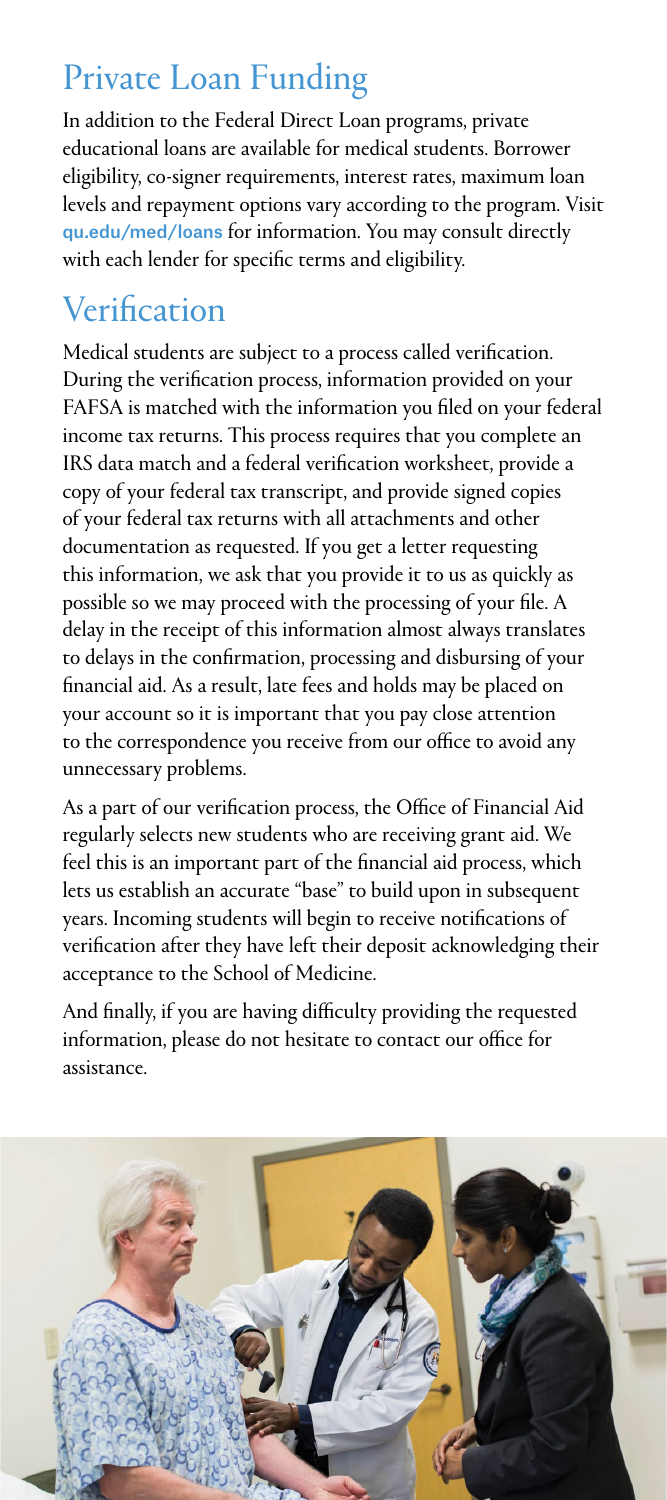# <span id="page-9-0"></span>Helping You Manage the Cost of Your Medical School Education

The university offers payment plans, which allow you to register for courses and pay in installments. A nominal installment fee is charged. Visit [qu.edu/onestop](http://qu.edu/onestop) for more information.

Various education assistance programs are administered by the Department of Veterans Affairs. It provides benefits to veterans, service members and some dependents of veterans wishing to pursue an education. Quinnipiac University is a participant in the Yellow Ribbon Program. Visit [qu.edu/military](http://qu.edu/military) for more information.

# Standards for Satisfactory Academic Progress for Financial Aid Recipients and Applicants

Medical students who wish to receive assistance through any federal, state or institutionally supported scholarships, grants or loans must comply with the following Satisfactory Academic Progress standards. Satisfactory Academic Progress measures the quality of the academic work and the rate of progress toward the Doctor of Medicine (MD) degree. Students who fail to comply are not eligible for financial aid.

### 1. Qualitative Measurement

The quality of a student's academic work and professionalism.

All medical students must maintain professionalism as defined (by the promotions committee) as well as passing grade(s) at the end of each academic year.

### 2. Quantitative Measurement

The rate of a student's progress toward a degree. Students must complete a minimum of two-thirds (0.67) of the blocks for which they are enrolled and be making progress to complete their degree within the six-year rule.

Satisfactory Academic Progress is measured once per year at the end of the second semester. To be considered satisfactory, students must successfully complete or remediate all of the academic work toward their medical degree during a period of consecutive and required blocks and semesters.

Students may not receive financial aid for more than 150 percent of the published program length (maximum time to complete program is six years).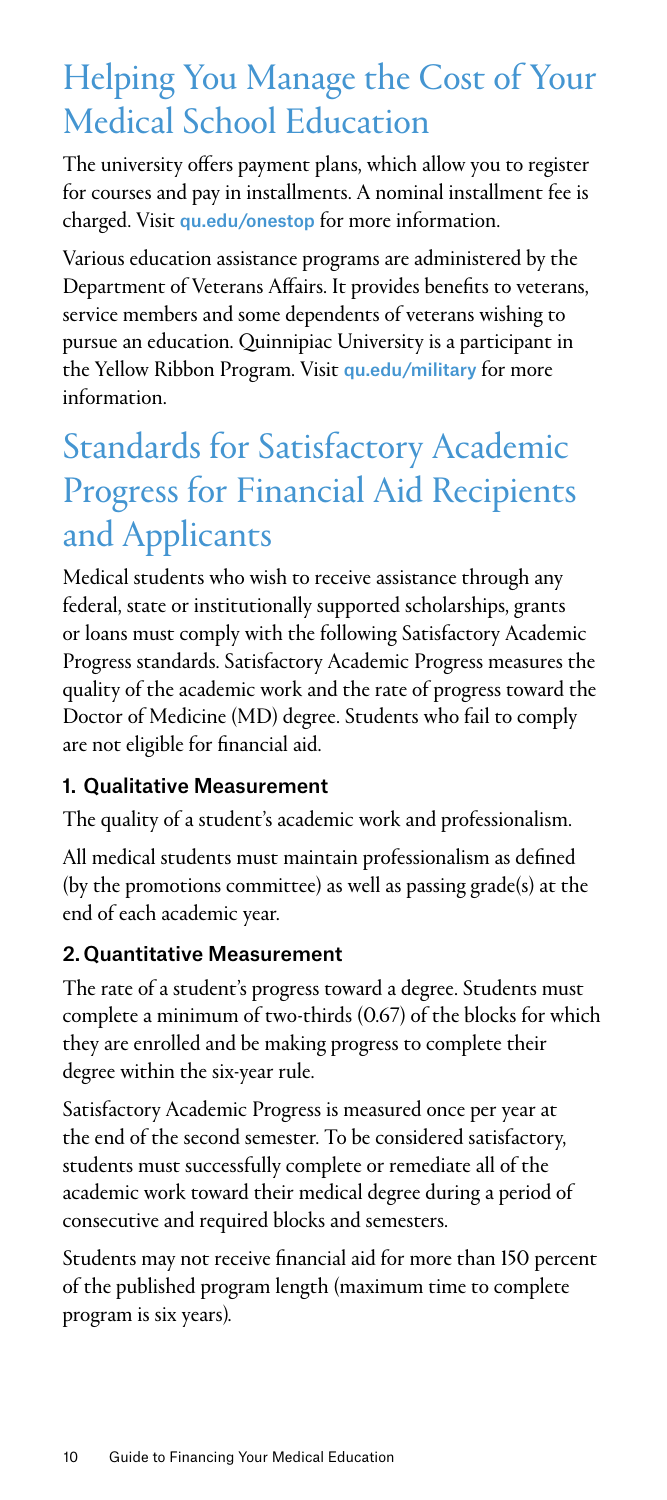Please note that both the qualitative and quantitative measurements indicate the passing grade(s) as well as the number of completed blocks needed to meet Satisfactory Academic Progress requirements for financial aid and do not reflect the medical school's recommended requirements.

### 3.Implementation of the Satisfactory Academic Progress Policy

Satisfactory Academic Progress is reviewed once per year, at the conclusion of the second semester after final grades have been posted.

Students whose performance or progress does not meet the required standards will be notified by the director of financial aid and will be considered ineligible for aid, including federal, state, institutional and most private loans. Students with financial aid applications on file for the upcoming year will receive communication indicating the loss of aid after final grades are posted. Students who are not making satisfactory progress and have not filed an application for financial aid will not receive this correspondence until the financial aid application has been filed.

Students may appeal their loss of aid based on extenuating circumstances. Appeals must be submitted in writing to the director of financial aid and will be reviewed for decision by the Financial Aid Appeals Committee. Students who do not appeal, or whose appeal is denied, will not regain financial aid eligibility until all academic standards are met. Summer remediation courses may be considered in repairing deficiencies.

If an appeal is granted, the student will be placed on financial aid probation for up to one year, and an academic plan will be prescribed for the student to follow. The student's academic progress will be reviewed at the end of the probationary term and they must have met the conditions of the academic plan to receive financial aid. A student who fails to meet these conditions will lose eligibility for financial aid. Additional appeals will not be considered.

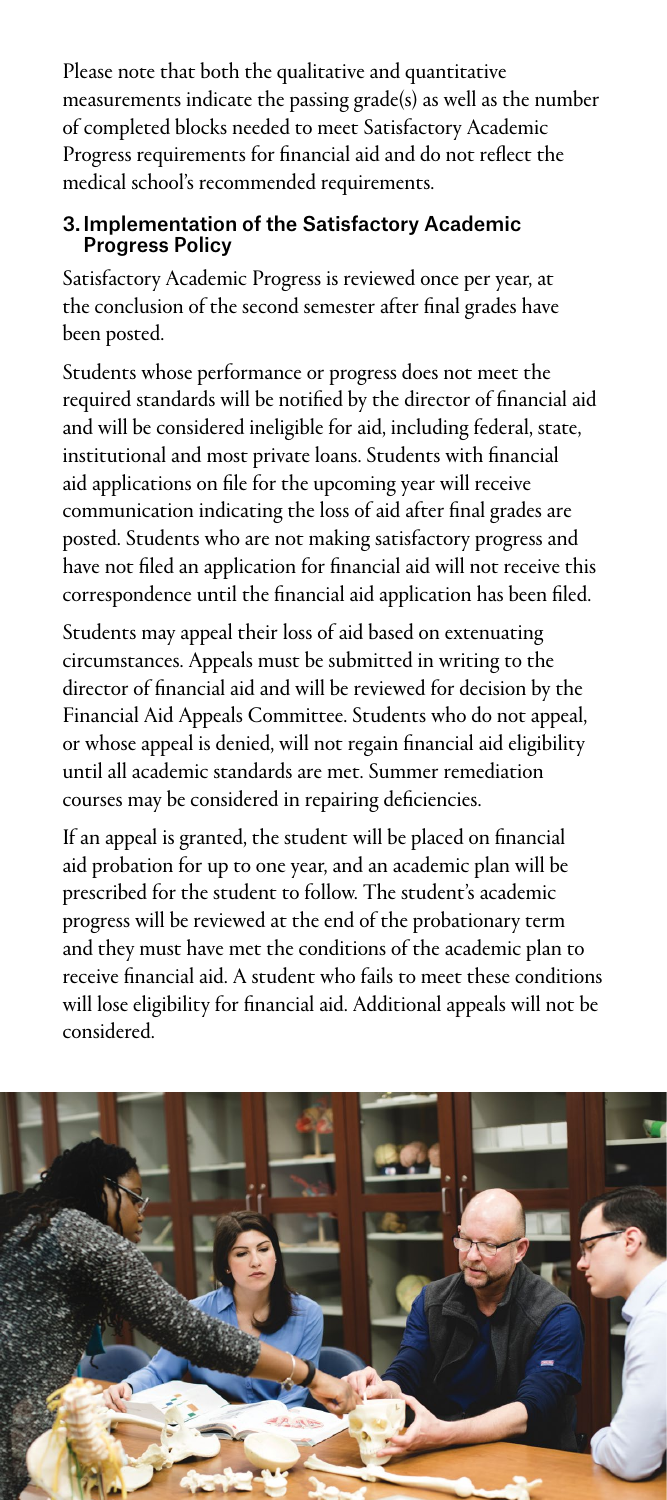# <span id="page-11-0"></span>Receiving Your Aid: The Role of One Stop

The One Stop manages the cashiering, billing, collection, student account services and refund notifications. Students can pay bills, enroll in direct deposit for refunds, obtain payment plan information and seek clarification related to Quinnipiac charges from the staff in this office. Students can access an online billing statement from the One Stop's office prior to each semester and are expected to meet their financial obligations when they are due.

For financial aid recipients, Federal Direct Unsubsidized and Graduate PLUS Loans are credited to student accounts in two equal disbursements. Private loan borrowers receive a credit on their account when the lender has approved the loan. The disbursement dates for all loans occur approximately five days prior to the start of each semester, provided the student meets the offer and enrollment conditions. Federal and private student loans are disbursed via electronic funds transfer. Students have the right to cancel a portion of their entire loan at any time during the process. When applicable, if loan amounts exceed actual tuition and fee charges, One Stop will process a refund for student living expenses. Students can sign up to have their refunds directly deposited into their personal accounts.

Visit [qu.edu/msf](http://qu.edu/msf) for more information.

# Quinnipiac University School of Medicine Refund Policy

The policy described below applies to students withdrawing from classes as well as those students effecting a complete withdrawal from Quinnipiac University.

### Refund Policies Related to Matriculation Deposit

A new student who has rendered the \$100 matriculation deposit and withdraws from the university prior to April 30 will be entitled to a full refund of his/her matriculation deposit. Withdrawals occurring after April 30 will not be entitled to a refund of the matriculation deposit.

In all instances noted above, any balance on the student's account, less financial aid, will be refunded.

### Refund Policy Tuition and Related Fees

Medical students who withdraw from any of their classes after the published "Last Day for Late Registration/Schedule Changes" will not be entitled to any adjustment of their charges for tuition and fees.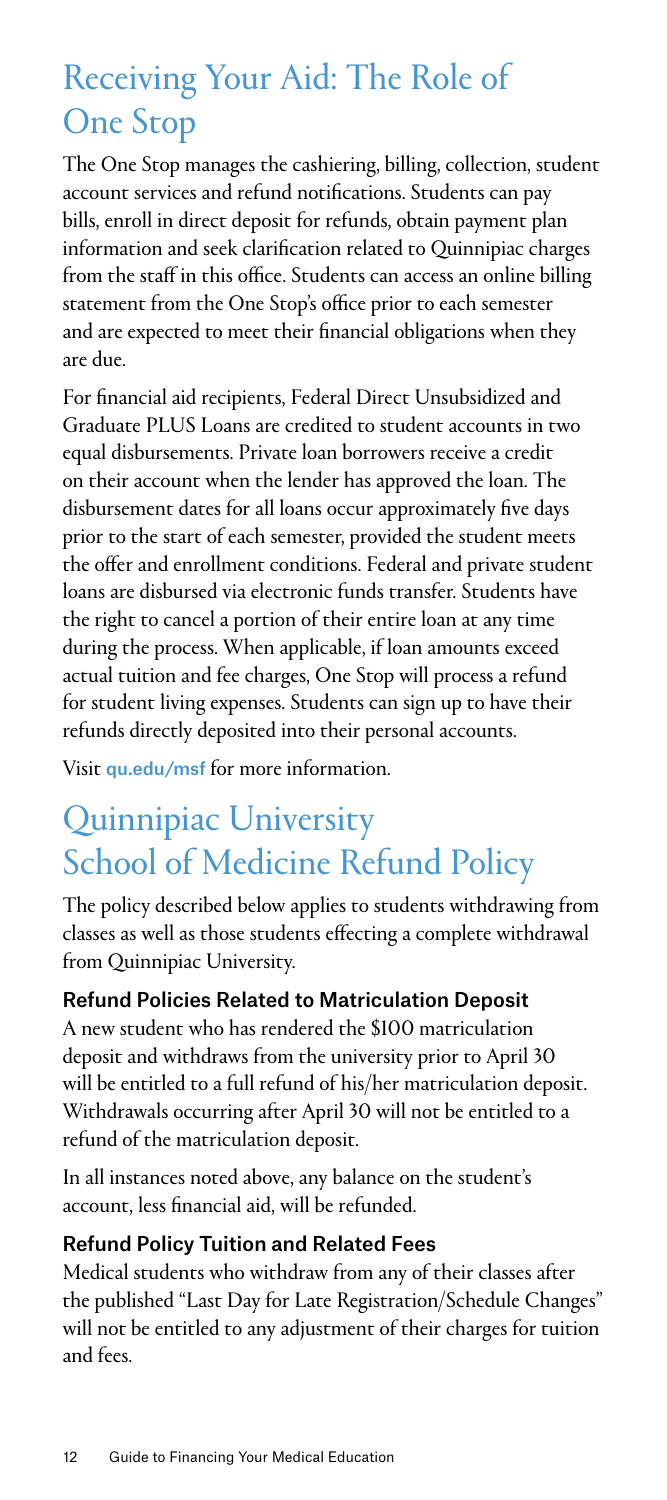Students who effect a complete withdrawal or leave of absence from the university, regardless of the reason, including medical, will be granted a pro rata refund of tuition and fees, minus an administrative fee of \$100. Late fees are nonrefundable. The pro rata refund will be computed on the following basis:

| Withdrawal                                | <b>Percent refund</b> |
|-------------------------------------------|-----------------------|
| Before the first week of class            | 100%                  |
| During the first and second week of class | 80%                   |
| During the third week of class            | 60%                   |
| During the fourth week of class           | 40%                   |
| During the fifth week of class            | 20%                   |
| After the fifth week of class             | በ%                    |

Please note that course fees may not be refunded or prorated under certain circumstances, such as after the start of the semester.

The date of withdrawal for purposes of calculating the refund is the date on which the student makes formal application for withdrawal to the registrar's office, or, in the case of medical leaves of absence, the date the associate dean of student affairs approves the leave of absence. The refund schedule listed above is applied regardless of the reason for withdrawal, including medical reasons.

### Dismissals and Suspensions

A student who is either dismissed or suspended by the university for any reason during either academic semester will receive a refund based on the applicable refund percentage in effect at the time of the student's dismissal or suspension. In addition, a student who is dismissed or suspended will be charged all administrative fees and board fees as prescribed.

### Payment Plan

Students using the university's payment plan who withdraw during the refund period should note that their forfeiture will be computed on the full amount charged regarding tuition and fees, and not on the amount remitted via the payment plan. In addition, the \$75 service charge for using the payment plan will also be included in the list of charges. After the applicable refund period, the balance due under the payment plan will be due and payable on the date of withdrawal.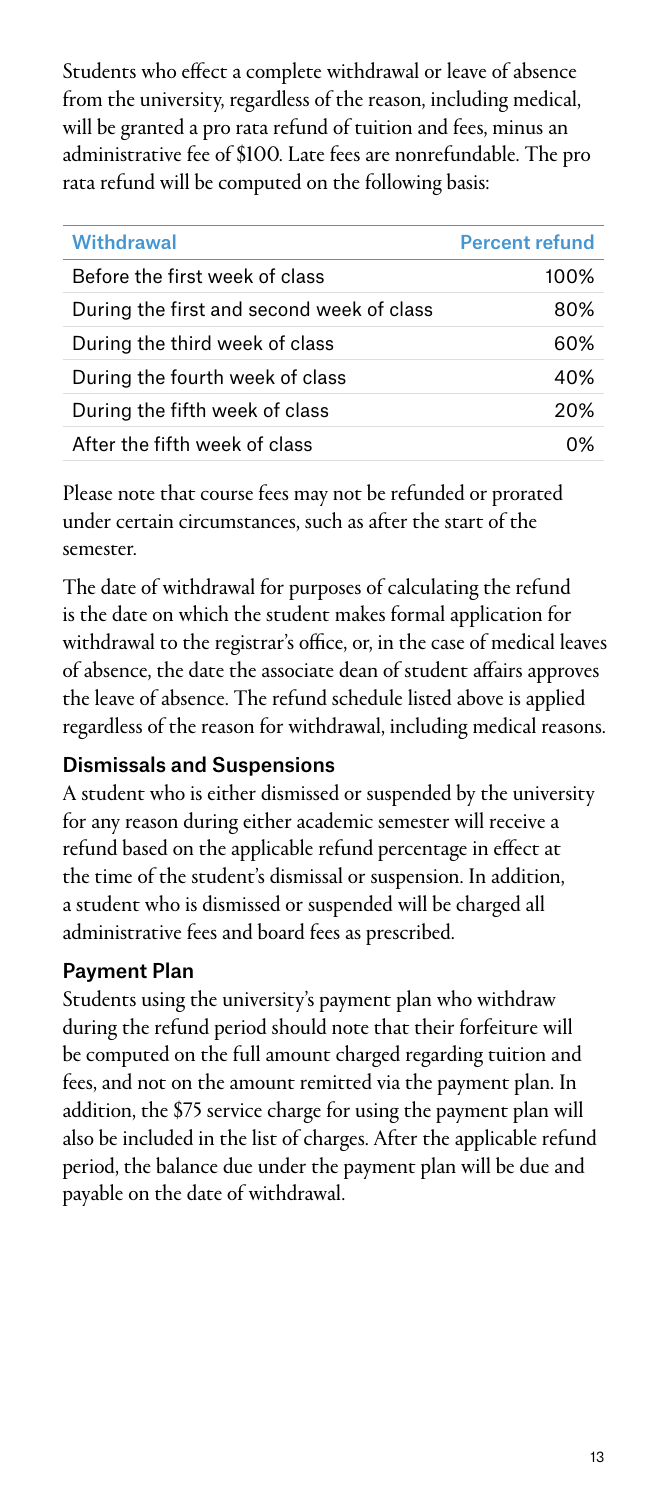# <span id="page-13-0"></span>Return of Title IV Funds

In addition to the university's refund policy that prorates tuition charges during the first five weeks of the semester, the university is required to return to the federal government that portion of federal aid that is unearned. Title IV funds are based on a payment period or term, and funds must be returned in the following order:

- 1. Federal Direct Unsubsidized Loans
- 2. Federal Direct PLUS Loans

Please note: It is important to understand that if a student's withdrawal date is on or before the completion of 60 percent of the semester, "unearned aid" will result. If a student has received a refund as a result of aid applied to his/her account prior to their withdrawal date, the student's account will show a balance due to the university. For more complete information, go to quedu/msf and click on Withdrawal and Refund Policies in the Policy Information section and then choose the School of Medicine to see the refund policy.

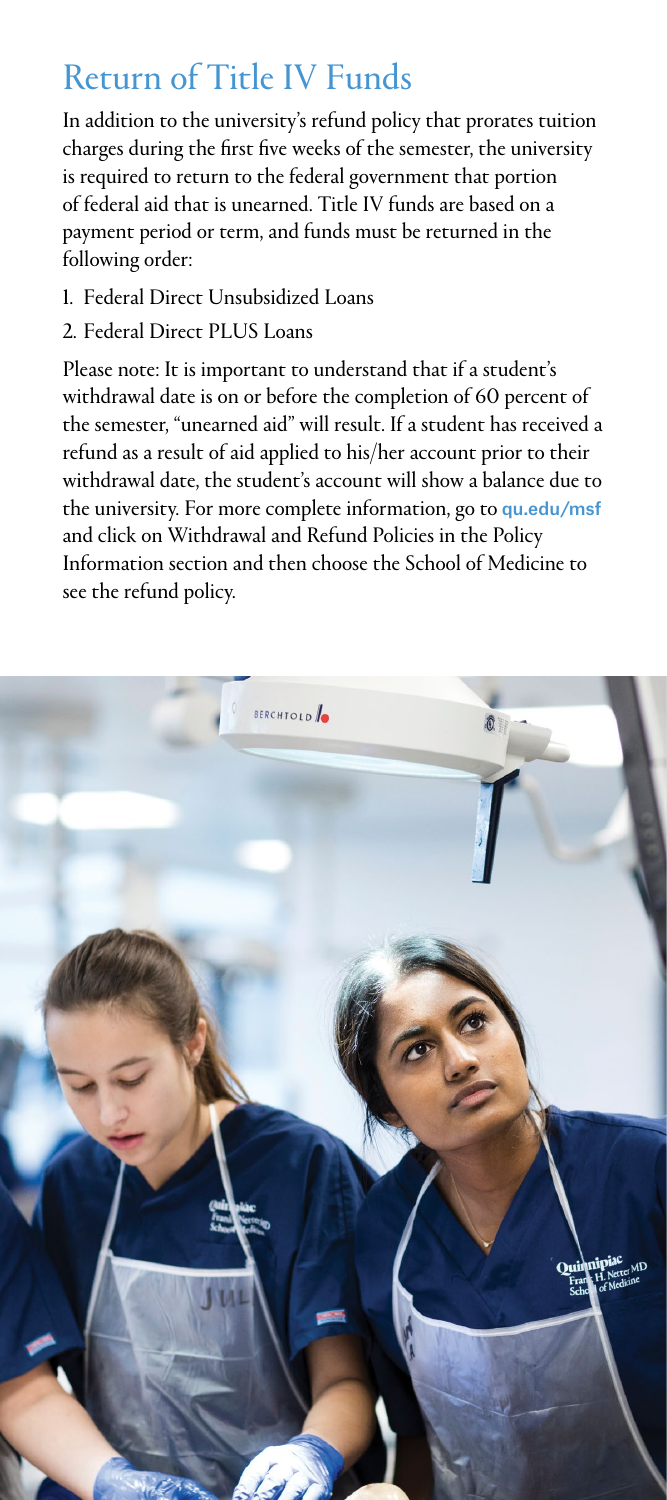# <span id="page-14-0"></span>Frequently Asked Questions

- $Q/$  Will I need to report my parents' income and asset information on the FAFSA?
- $A$  Yes, parent information is required for students who wish to be considered for institutional financial aid (aid given by the medical school) even though an applicant is considered independent for purposes of federal loans.
- $Q$  How do I determine the additional amount of funds I can borrow in a Federal Graduate PLUS or private educational loan?
- $A$  You may borrow up to the cost of attendance (COA) minus any other aid received. If your COA equals the amount of aid on your financial aid offer letter, then you cannot borrow an additional loan. If your COA is larger than the amount of aid on your financial aid offer letter, then you can borrow up to the difference.
- $Q/$  Do I have to accept the full amount of the loan offered on my financial aid electronic offer letter?
- No, you may accept all or part of the loan offered. You A/ should indicate the amount you wish to borrow on your electronic financial aid offer letter. For example: If you are offered \$10,000 for the first semester and \$10,000 for the second semester, but you need to borrow only \$3,000 per semester, replace the \$10,000 with \$3,000 for each semester, accept the offer and submit the response.

### $Q/$  Can I borrow educational loans for relocation expenses?

- $A$  No, you will need to budget for these expenses using your own resources. The maximum amount you can borrow is the cost of attendance minus other aid. The 10-month cost-of-attendance budget does not include your living expenses for the summer and does not take into consideration expenses related to owning a car, relocating to Connecticut or other debt.
- $Q/$  I would like to live alone. Can I get an increase to my cost of attendance?
- $A$  Our academic year budget reflects the expectation that you will have at least one roommate and is not increased if you choose to live alone. You will need to budget for the additional expenses using your own resources.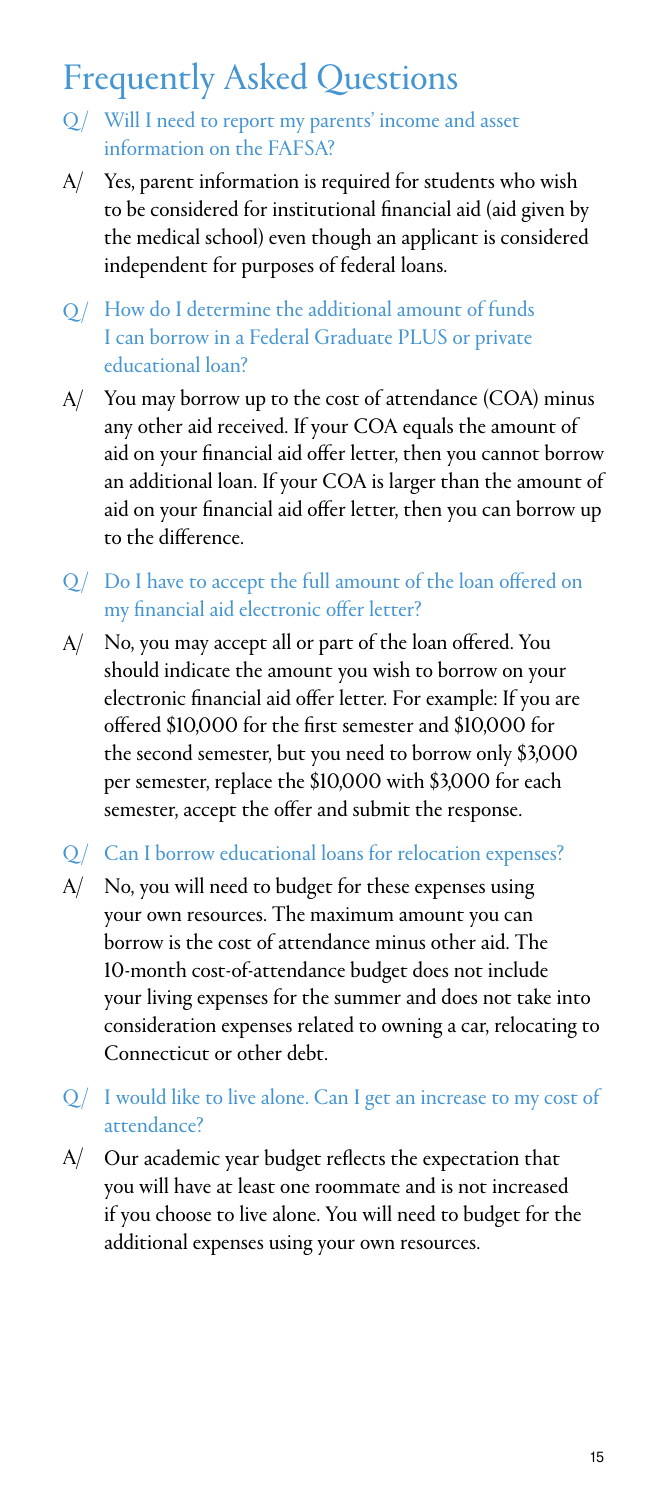### $Q/$  Whom should I contact if I borrowed a Federal Loan as an undergraduate?

A/ You must notify your servicer of your return to school to initiate a loan deferment. The deferment process will halt your loan repayment obligation so long as you are enrolled at least as a half-time student. You may be required to complete deferment paperwork and submit that paperwork to the Office of the Registrar for processing.

### $Q/$  If I have already started a semester, may I still apply for financial aid?

- $A$ / Yes, you may apply for financial aid once a semester has started. Keep in mind that all paperwork must be complete, your FAFSA results received by the university, and your Federal Direct Loan originated prior to the last date of enrollment for the academic period.
- $Q/$  How are my Federal Direct Loan funds credited to my account?
- Once you have completed your Federal Direct Master Promissory Note, annual student loan acknowledgment and entrance counseling, your funds will be disbursed to the university in two equal installments (minus applicable fees) via electronic funds transfer no sooner than 10 days prior to the start of each semester. Loan proceeds are applied to your account balance. If funds are remaining after the account is paid, One Stop will issue a refund within 14 calendar days either by directly depositing the funds into your personal account or mailing a check to your permanent address on file. It is imperative that you make financial arrangements with your landlord and/or creditors in advance of the start of class. Refunds, in excess of your institutional charges, will be issued at the time your account is in a credit balance position, which can be well into the semester. We will make every effort to expedite your financial aid; however, please be aware this is the busiest time of year for the Department of Education, so please try to be as timely as possible when submitting your paperwork.  $A/$

### $Q/$  What are my repayment options for Federal Graduate PLUS Loans after graduation?

- A/ You may elect to defer your payments for six months; however, interest will continue to accrue. Beyond that, you should contact the Department of Education to discuss options, such as forbearance.
- $Q/$  Do I have to reapply for financial aid every year?
- $A$ / $Y$ es, you must reapply for financial aid each year. You must file your FAFSA after October 1, and the recommended deadline to submit both applications is March 1 each year.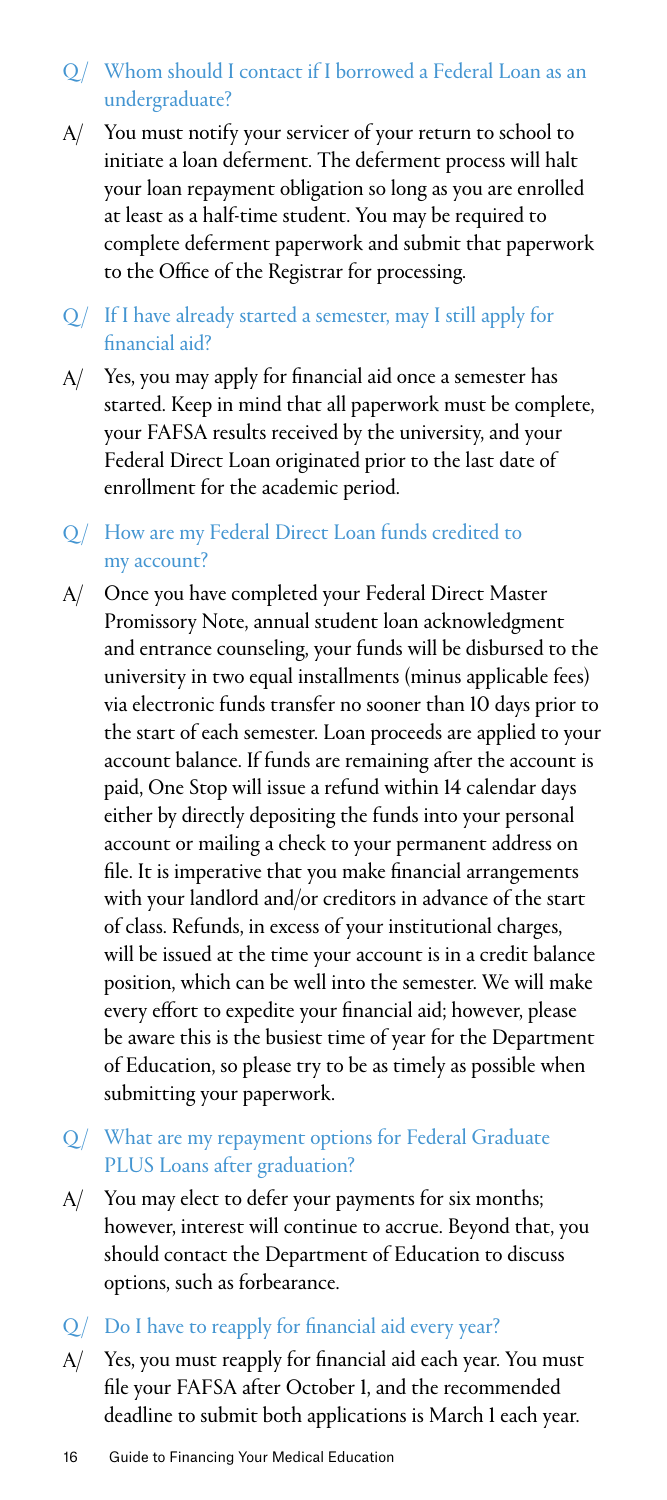### <span id="page-16-0"></span>Contact Information

Frank H. Netter MD School of Medicine Office of Financial Aid 203-582-5100 855-582-5100 (toll-free)

Office of Admissions 203-582-7766 855-582-7766 (toll-free)

Office of the Registrar Veterans Benefits Enrollment Certification 203-582-3214

One Stop 203-582-8650 Quinnipiac University **Bookstore** 203-582-8640

Public Safety 203-582-6200

Disability Services 203-582-3220

Student Health Services 203-582-8742

Quinnipiac University Main Campus 203-582-8200

Weather Line 203-582-8989

# **Websites**

Quinnipiac University Frank H. Netter MD School of Medicine Office of Financial Aid

[qu.edu/med/finaidapp](http://qu.edu/med/finaidapp)

Department of Education Ombudsman [studentaid.ed.gov/repay-loans/disputes/prepare/contact](http://studentaid.ed.gov/repay-loans/disputes/prepare/contact-ombudsman)  [ombudsman](http://studentaid.ed.gov/repay-loans/disputes/prepare/contact-ombudsman)

Department of Veterans Affairs [gibill.va.gov](http://gibill.va.gov)

FAFSA on the Web [studentaid.gov](http://studentaid.gov)

#### AAMC Financial Information, Resources, Services and Tools (FIRST)

[aamc.org/services/first/](http://aamc.org/services/first/)

#### Financial Aid Information Page

[finaid.org](http://finaid.org)

#### National Student Loan Data

[nslds.ed.gov](http://nslds.ed.gov)

#### National Credit Bureaus

- Equifax [equifax.com](http://equifax.com)
- Experian [experian.com](http://experian.com)
- TransUnion [transunion.com](http://transunion.com)

#### Obtaining Free Credit Information

- Annual Credit Report [annualcreditreport.com](http://annualcreditreport.com)
- My FICO [myfico.com](http://myfico.com)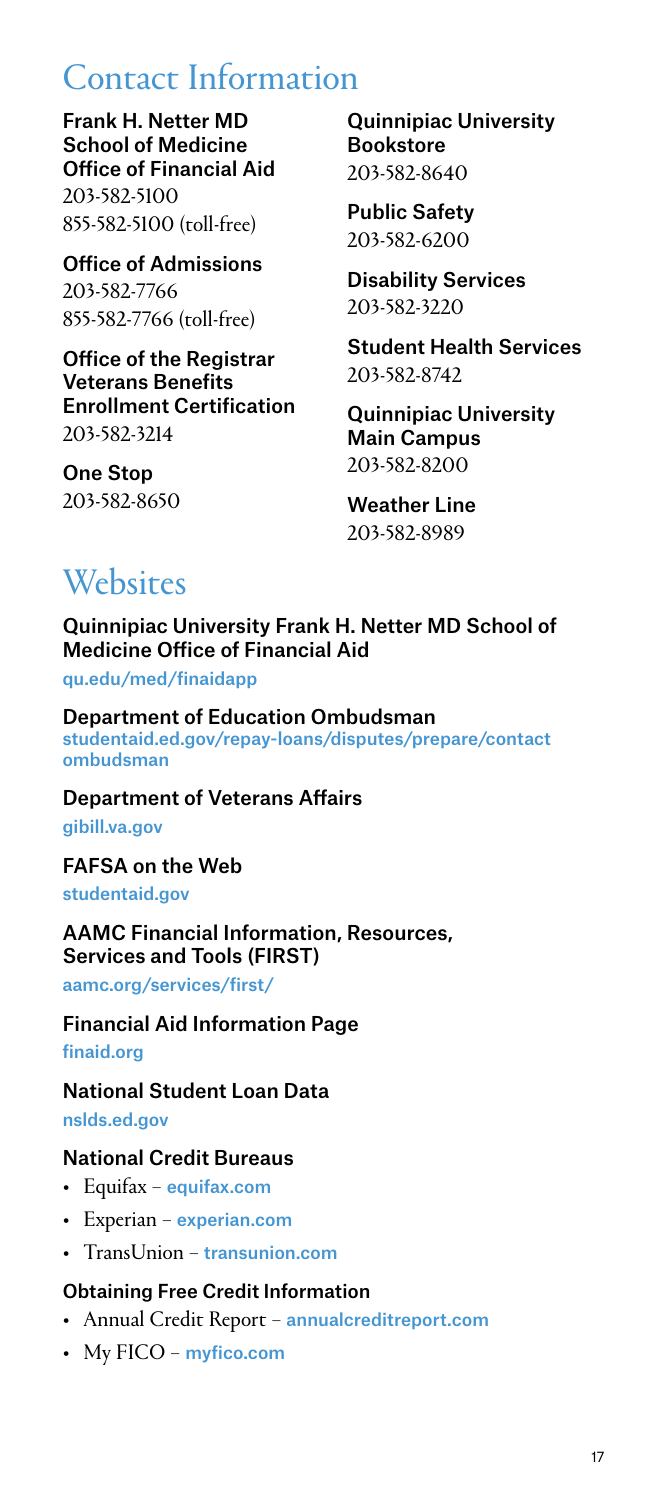### Free Scholarship Searches

- College Answer [collegeanswer.com](http://collegeanswer.com)
- Scholarship America [scholarshipamerica.org](http://scholarshipamerica.org)
- FASTWEB [fastweb.com](http://fastweb.com)
- Graduate Educational Information Service [scholarships4school.com](http://scholarships4school.com)

### Federal Loan Information

• Federal Direct Loan – [studentaid.ed.gov/manage-loans](http://studentaid.ed.gov/manage-loans)

#### Loan Repayment

• Federal Direct Loan – [studentaid.ed.gov/manage-loans](http://studentaid.ed.gov/manage-loans)

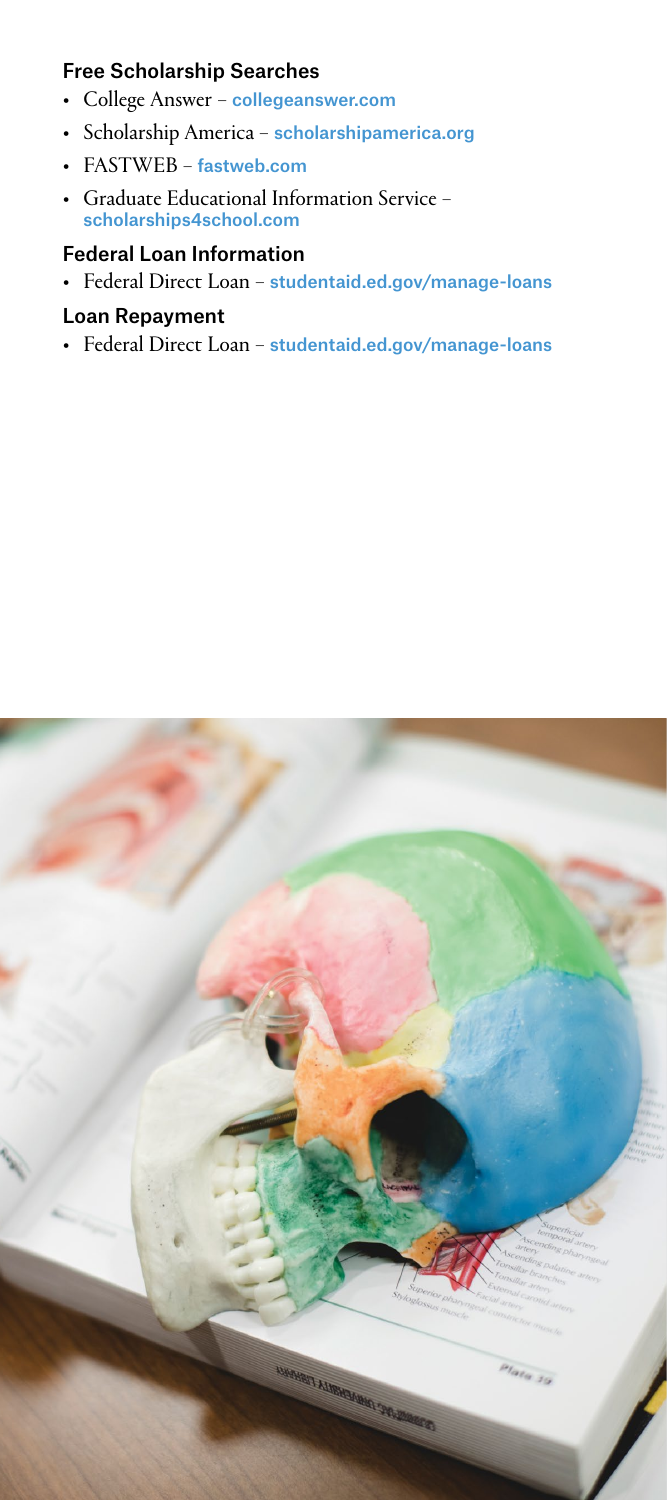### <span id="page-18-0"></span>Financial Aid Checklist

- $\Box$  Prepare your federal tax return if it is determined that you are required to file a return, and collect your parents' tax information
- □ Complete your Free Application for Federal Student Aid (FAFSA) at [studentaid.gov](http://studentaid.gov) (include Federal School Code 001402 and your housing plans for the start of the academic year)
- $\Box$  Reduce expenses wherever possible
- $\Box$  Create a budget/spending plan
- $\Box$  Research outside scholarship/tuition reimbursement opportunities
- $\Box$  Review your electronic financial aid offer when you receive email notification that it is available (suggested browsers: Internet Explorer, Firefox or Google Chrome)
- $\Box$  Accept/decline all or part of your financial aid offer
- $\Box$  Review your payment options
- $\Box$  Determine the amount of funds needed to borrow in addition to those listed on your financial aid offer, if any
- $\Box$  Complete your application for the Federal Graduate PLUS Loan or Private Educational Loan after June 1, if needed, for the upcoming academic year: [qu.edu/med/loans](http://qu.edu/med/loans)
- $\Box$  New borrower, complete loan entrance counseling: [studentloans.gov](http://studentloans.gov)
- $\Box$  New borrower, complete Federal Unsubsidized Master Promissory Note: [studentloans.gov](http://studentloans.gov)
- F New Federal Graduate PLUS Loan borrower, complete Federal Graduate PLUS Loan Master Promissory Note as well as federal entrance counseling and the annual student loan acknowledgment: [qu.edu/med/loans](http://qu.edu/med/loans)

At any time during this process, please contact the Office of Financial Aid with any questions.

# Family Educational Rights & Privacy Act (FERPA)

Federal law prohibits our office from disclosing certain types of information to individuals other than the student. If you want us to release information to a parent or another person who may be acting on your behalf, please complete and sign a [Financial Aid Release Form](https://www.qu.edu/490181/globalassets/global/media/qu/documents/paying-for-college/medicine/info-release-form.pdf) and return it to our office.